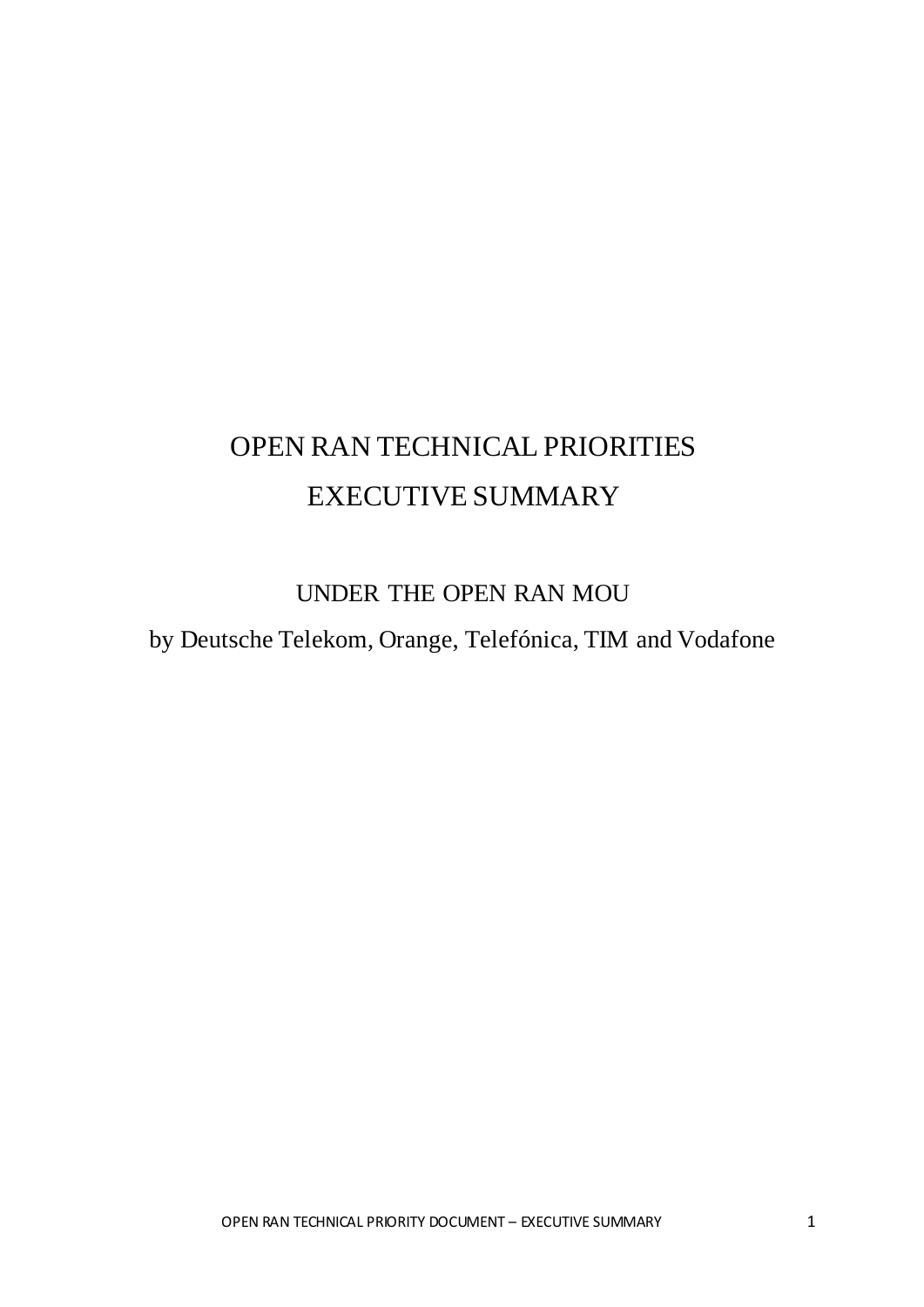This Executive Summary provides a high level description of the MoU signatories' requirements on Open RAN.

#### 1. Overall objectives

The primary objective of the European operators workingunder the Open RAN MoU is to guide and foster the development of a non-fragmented Open RAN ecosystem and vendors' roadmaps while ensuring Open RAN reaches parity with best-in-class traditional RAN solutions. Special attention is paid to encourage a competitive European Open RAN ecosystem of technology providers and system integrators, hence strengthening the European RAN industry.

This "Technical Priorities Document" provides a list of technical requirements that the signatories of the Open RAN MoU consider priorities for Open RAN architecture. It serves as a guidance to the RAN supplier industry on where to focus to accelerate market deployments in Europe, focusing on commercial product availability in the short term, as well as solution development in the medium term.

In terms of timeframe, the operators wish to ensure the readiness of Open RAN solutions for large scale network roll-out from 2022 onwards. Macro deployment is identified as the primary target for the operators.

To ease the deployment of a fully disaggregated multi-vendor RAN, the operators are setting out a list of essential requirements for implementation by suppliers. A gap analysis between the operator requirements and current standards has been performed to indicate areas where further standardization is required in order to accelerate the specification of non-mature defined open interfaces and functions. For the avoidance of doubt, this Executive Summary, and the Technical Priority Document, only indicate areas where the operators consider further standardization is required; they do not define any Open RAN standards. Standardization will be subject to the established standard setting bodies such as the O-RAN Alliance.

Open Fronthaul is considered as the key interface to implement a disaggregated, multi-vendor RAN, including Massive MIMO, as a baseline for first macro deployments.

To become a competitive alternative to traditional RAN, the operators require solutions that will not compromise on network quality, security, high energy efficiency, as support for 4G and 5G based on both SA and NSA, efficient RAN sharing and legacy band support.

Other capabilities related to an intelligent and programmable RAN are expected to emerge later, offering the potential for specialist start-ups to emerge and play an active role. All are essential in the long run to build a competitive Open RAN ecosystem.

To support this phased approach, the first set of requirements are structured to mainly focus on the Releases R2 and R3 of the MoU, i.e.

- R2: Second Release interoperability with open FH interface & HW/SW separation
- R3: Third Release full intelligence and automation system, with RIC based operation and associated open interfaces and APIs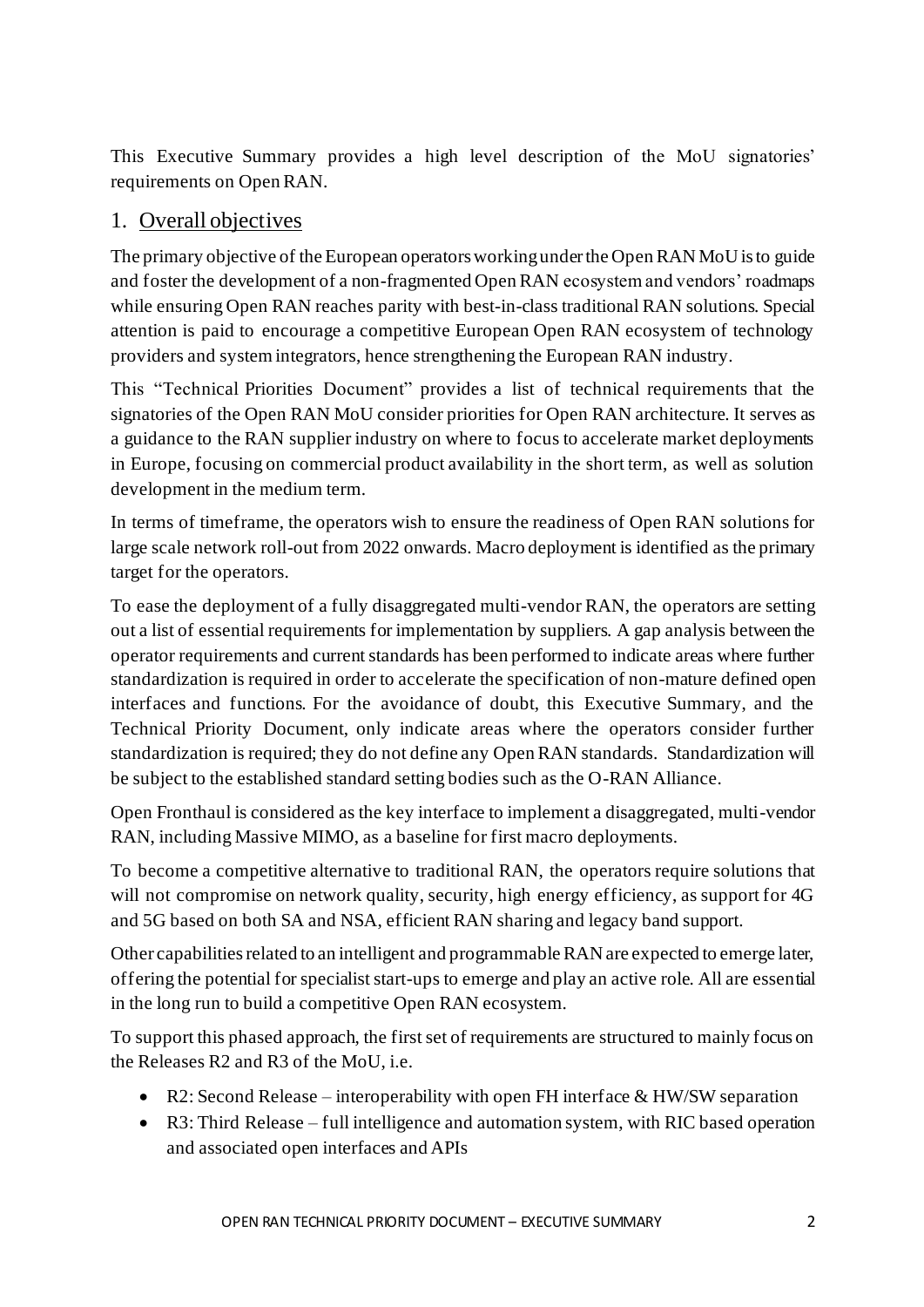#### 2. Main scenarios and overall architecture

#### 2.1 Scenarios

*Macro deployment is the primary target for the operators, with a virtualized infrastructure hosting O-CU/O-DU functions, and Open Fronthaul support as a baseline requirement.*

- o Flexibility is required to match various network topologies in terms of centralization. Both centralized and distributed vRAN deployments are targeted, depending on the operators' scenarios or local constraints (e.g. transport, distance to edge cloud for rural sites). In case of centralization, Open Distributed Units (O-DU) would be located in edge cloud, and Open Centralized Units (O-CU) in either edge or regional cloud.
- o Small cell deployment for both outdoor and indoor scenarios is being targeted with different architectural splits and centralization options. Indoor deployment does also include a multi-operator scenario with shared or dedicated infrastructure, and seen as an alternative to DAS.
- o RAN sharing is a key requirement for the operators. While MORAN with shared O-RU only and MOCN support is unanimously requested, both shared infra and dedicated infra per operator is relevant, depending on whether the infra is deployed on the same site or deployed autonomously by each operator in their target location (e.g. in their own cloud). Efficient RAN sharing management is required to allow sufficient independence between operators to manage their own CNFs on a shared infra, while avoiding any potential conflicts.

#### 2.2 Technologies & spectrum

*Focus should be on 4G/5G, as specified by the O-RAN ALLIANCE, operating in 3.4 – 3.8 GHz and legacy FDD bands.*

- o Open RAN requirements are targeting both 4G and 5G, with open interfaces and virtualized infrastructure.
- o To operate legacy 2G/3G, the operators are interested in inter-operability between 2G/3G baseband units and RUs, based on proprietary interfaces, since no open interface has been specified successfully. This applies mainly to hybrid Radio Units supporting 2G/3G/4G/5G, but also for legacy 2G/3G only RUs already deployed.
- o The operators' needs globally cover all available bands in their markets, although timing may differ from one market to another. A clear focus for Open RAN is on 3.4-3.8 GHz and a number of legacy FDD bands, while the interest in millimeter wave is tied to specific country availabilities.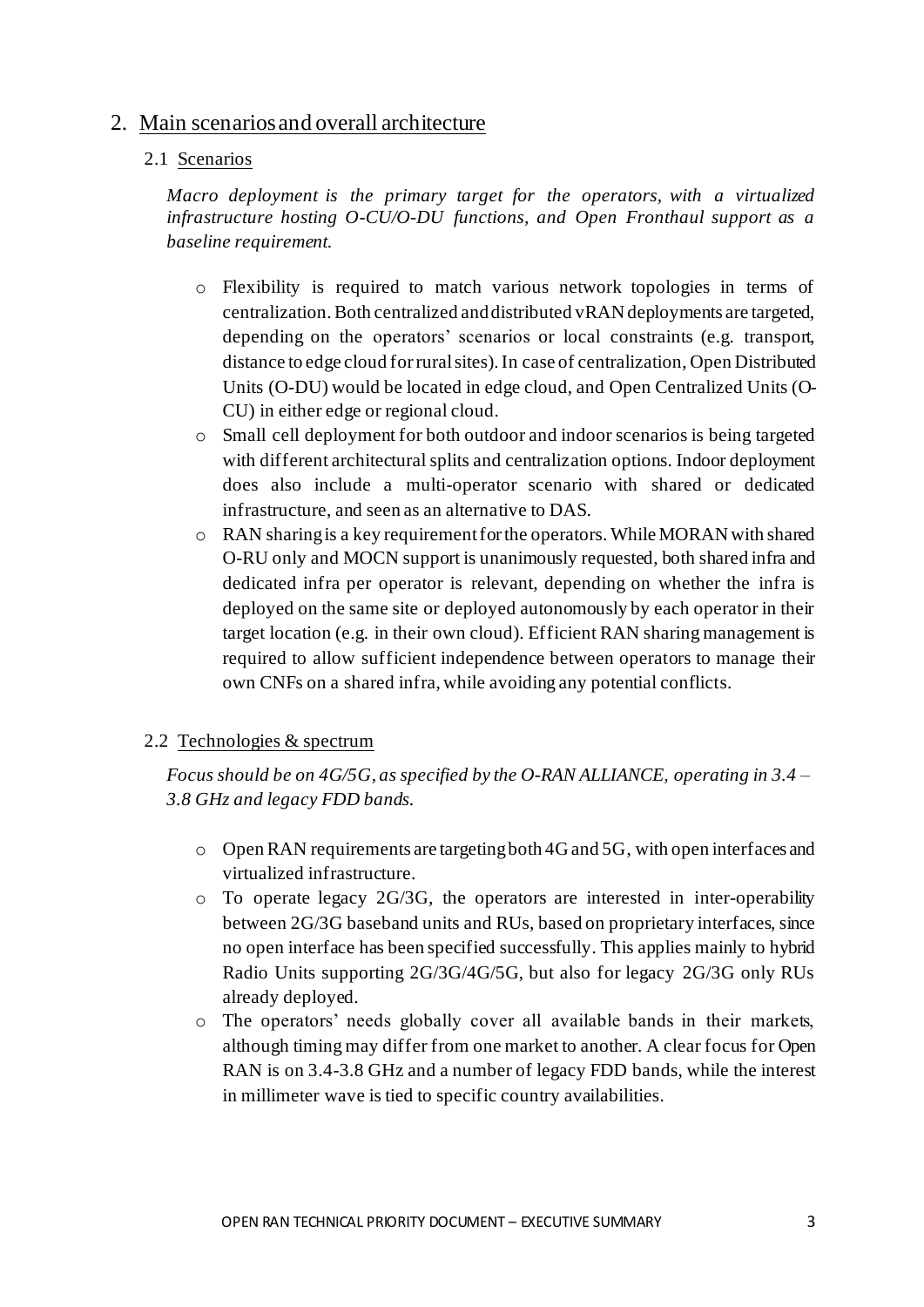#### 2.3 Architecture & main open interfaces

*The Open Fronthaul interface is key to enable a disaggregated, multi-vendor RAN with a common management framework.*

- o The overall Open RAN target architecture relies on the model described by the O-RAN ALLIANCE, based on the following building blocks:
	- A disaggregated RAN, allowing multi-vendor deployment of the main RAN elements, Open Radio Units (O-RU) and O-DU / O-CU in a fully interoperable manner.
	- A Cloud infrastructure (O-Cloud), based on General Purpose Processors (GPPs) and accelerators, running Containerized Network Functions (CNFs).
	- An automation framework, with a non and near real-time RAN Intelligent Controller (RIC), allowing optimization modules customized per operator.
	- A Service Management and Orchestration (SMO) framework, managing the RAN nodes, the Transport, and the Cloud Infrastructure in a unified manner.
- o Main open interfaces
	- Open Fronthaul is the prime interface to be supported in a fully interoperable manner, without compromising network performance, especially for Massive-MIMO.
	- While Open X2/ Xn interfaces are seen as the baseline for interconnection between base stations, a fully disaggregated RAN will also require an Open F1 interface for the CU-DU split of gNBs.
	- Open E2 and A1 interfaces are also required and shall comply with the O-RAN ALLIANCE specifications to allow multi-vendor / multitechnology RIC deployment mid-term.
	- For a unified SMO approach, interoperable O1 interfaces towards all the RAN nodes will be required, while the O2 interface will be needed for the SMO to operate the CNFs running on the O-Cloud infrastructure.

### 3. Technical Building block requirements

#### 3.1 O-Cloud infrastructure

*A Kubernetes-based O-Cloud platform supporting the necessary RAN SW shall be the mainstream implementation.*

- o An Open Cloud software platform, compliant with O-RAN ALIANCE specifications, should be defined in order to build a common ground to facilitate CNF integration by European operators, according to their needs.
- o The O-Cloud infrastructure is a key component enabling O-RAN hardware and software disaggregation, and allowing O-RAN application to be implemented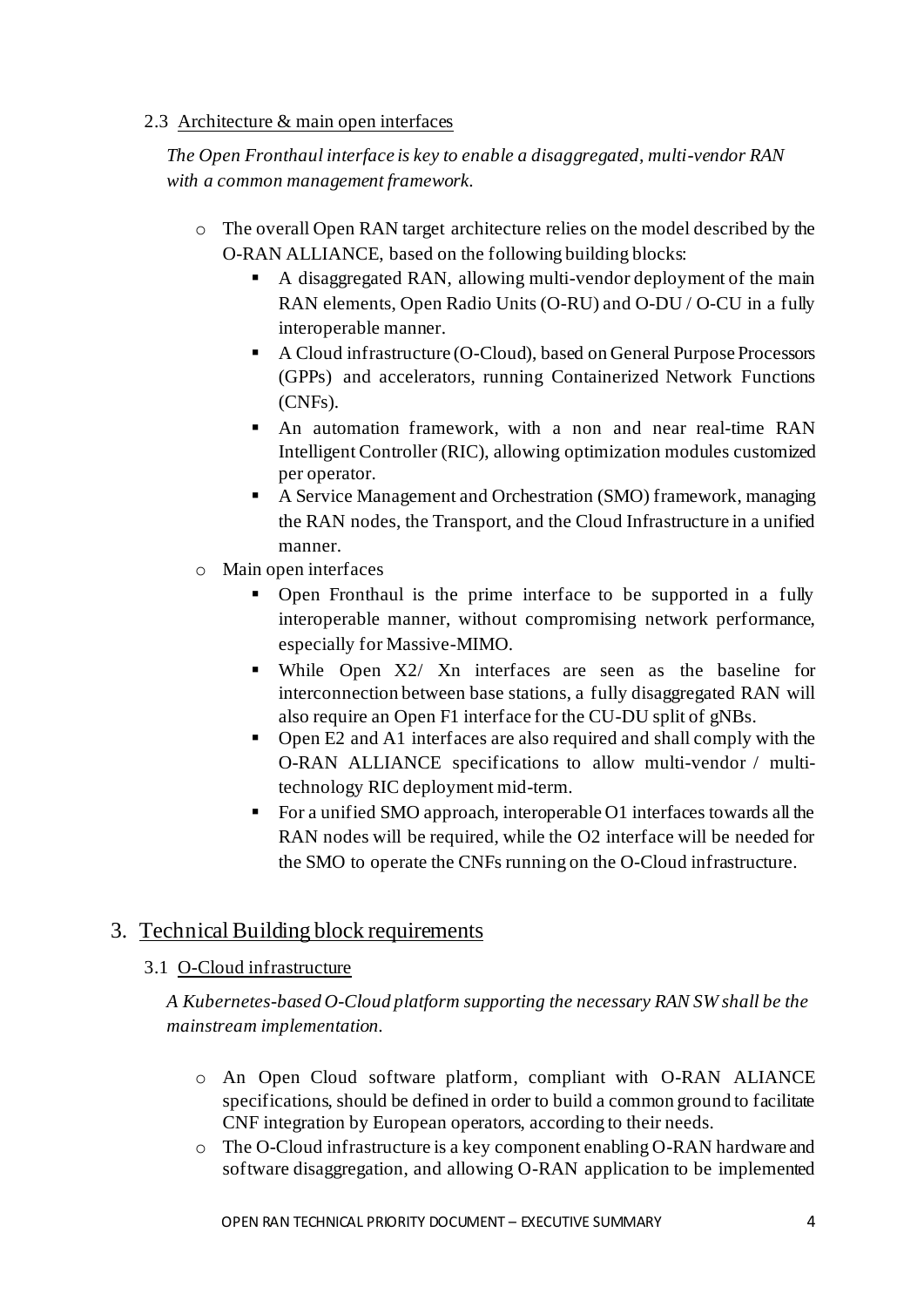onto General Purpose Processors (GPPs) based Commercial Off-The-Shelf (COTS) hardware.

- o Kubernetes based infrastructure shall be the mainstream implementation of the O-Cloud platform to host O-RAN functionalities such as O-CU, O-DU, and near real-time RIC.
- o Containerized Network Function (CNF) on Bare Metal is the target solution, to support high throughput and low latency O-RAN applications.
- o The O-Cloud platform should support the definition of auto-scaling policies for a given node pool, allowing the number of nodes to be scaled automatically according to metrics such as CPU and number of users, as a mid-term target.
- o The O-Cloud platform shall support time-synchronization (PTP, SyncE, GPS) and Hardware accelerators as well as an Acceleration Abstraction Layer (AAL) that provides a set of Open APIs to CNF applicationsfor offloading the hardware accelerated functions.
- o Appropriate isolation enforcement for critical components at compute/network/storage physical infrastructure is seen beneficial to respond to regulatory requirements for emergency services and/or public-safety, and to facilitate RAN sharing deployment.

#### 3.2 O-CU / O-DU

*Implemented as CNFs on power-efficient and reliable GPP CPUs with HW acceleration support for O-DU processing.*

- $\circ$  O-CU / O-DU must support fully containerized CU/DU functions, fulfilling requirements on power efficiency, connectivity, physical, mechanical and environmental constraints, reliability, scalability and availability.
- o O-CU / O-DU Central Processing Unit (CPU) must be equipped with the latest generation of General Purpose Processors (GPP) to support various scenarios, from full radio layer processing, typically for low bandwidth, to partial radio layer processing combined with accelerators for high bandwidth and Massive MIMO scenarios.
- o Various options are considered for acceleration, e.g. FPGA, GPU or (e)ASIC, for compute-intensive algorithms in the O-DU.

#### 3.3 O-RU

#### *Ease of deployment and operation is key, facilitated by multi-band RRUs and AAUs, both with low weight and high-power efficiency.*

o O-RU variants are required for legacy bands, 3.4-3.8 GHz and millimetre wave spectrum, with various transmission modes (number of TRX), output power values and bandwidth requirements depending on frequency bands.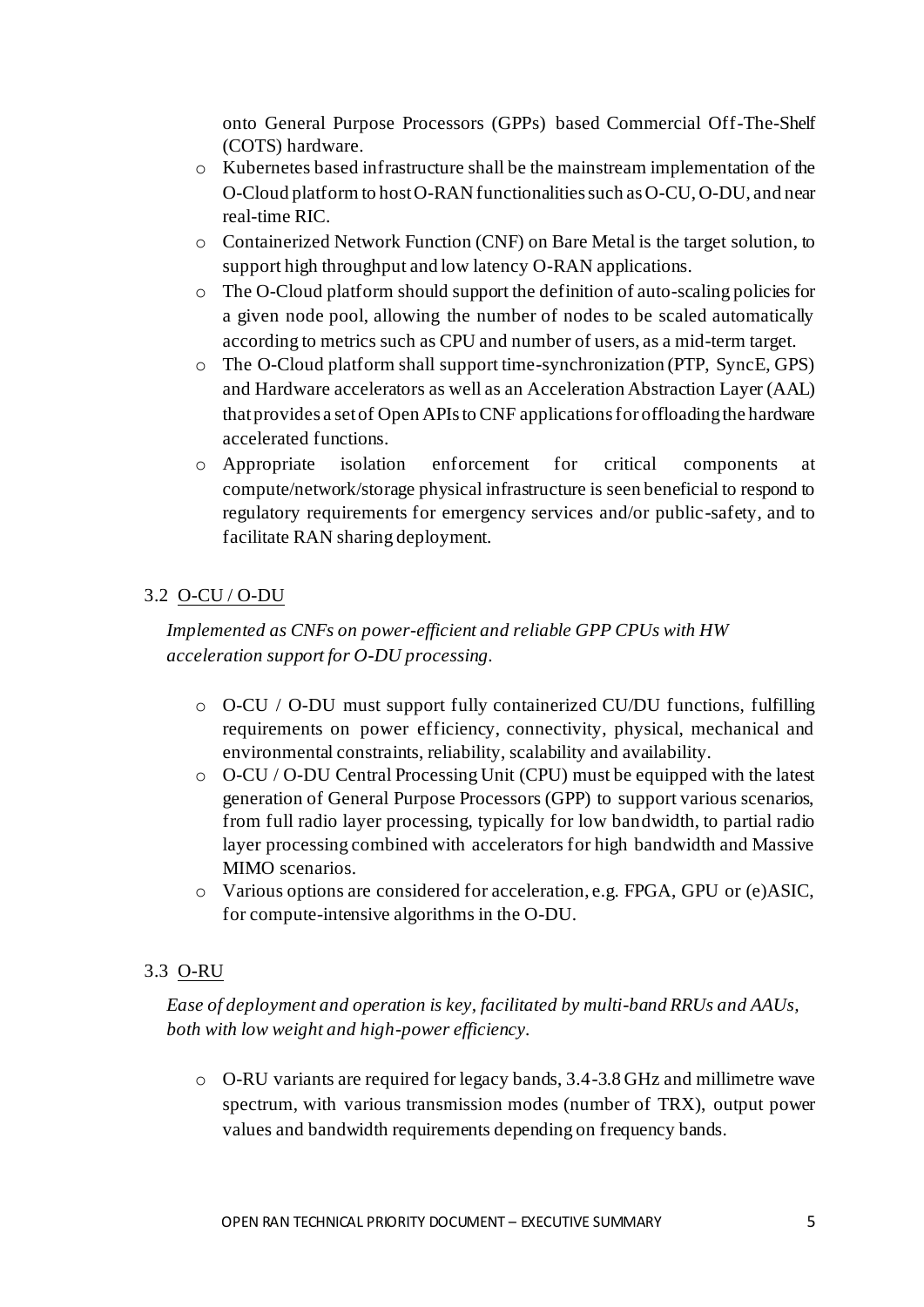- o Single band, dual band or triple band products are required depending on the respective bands. Support for multi-band O-RUs for low and mid bands is important for cost effective deployment.
- o Massive MIMO products (32 and 64 TRX) are demanded primarily in 3.4-3.8 GHz.
- o The main focus is on macro cell products, but small cell products are also needed, both indoor and outdoor.

#### 3.4 Open Fronthaul (OFH)

*OFH IOT profiles specified in the O-RAN ALLIANCE are key for the operators.*

- o Open Fronthaul (OFH) is a seen as a fundamental building block of the Open RAN approach.
- o The operators have prioritized the OFH profiles specified in the O-RAN ALLIANCE (details on options regarding beamforming and compression profiles will be provided in the supplemental list of requirements).
- o Synchronization profiles between O-RU and O-DU shall be based on PTPv2, SyncE, or GPS, depending on scenarios.
- o Selected profiles should allow differentiation between Massive MIMO and legacy FDD radio units, and between bands such as sub 6 GHz and millimeter waves.
- o To allow re-use of already deployed radio units as an interim solution, the operators see an interest to use Fronthaul Gateways to be provided by the O-RU vendor. Fronthaul Gateway shall support 7.2x split towards O-DU, but its interface towards RU could remain proprietary.
- o The reference split for the operators is the 7.2x interface as specified by the O-RAN ALLIANCE. While there is no interest for alternative split options 6 or 8, the operators acknowledge the need to further investigate UL enhancements for the 7.2x split in order to improve performance and robustness particularly in mobility scenarios.

#### 3.5 Main RAN features

#### *Both 4G and 5G are targeted, based on both NSA and SA architecture for single operator and RAN sharing scenarios.*

- o Vendors should provide a comprehensive set of features for Open RAN solutions to be on par with the best-in-class traditional RAN networks, and minimize any potential gaps in features roadmap of interest for Europe.
- o Open RAN requirements are targeting both 4G and 5G, based on both NSA and SA architecture for single operator and RAN sharing scenarios.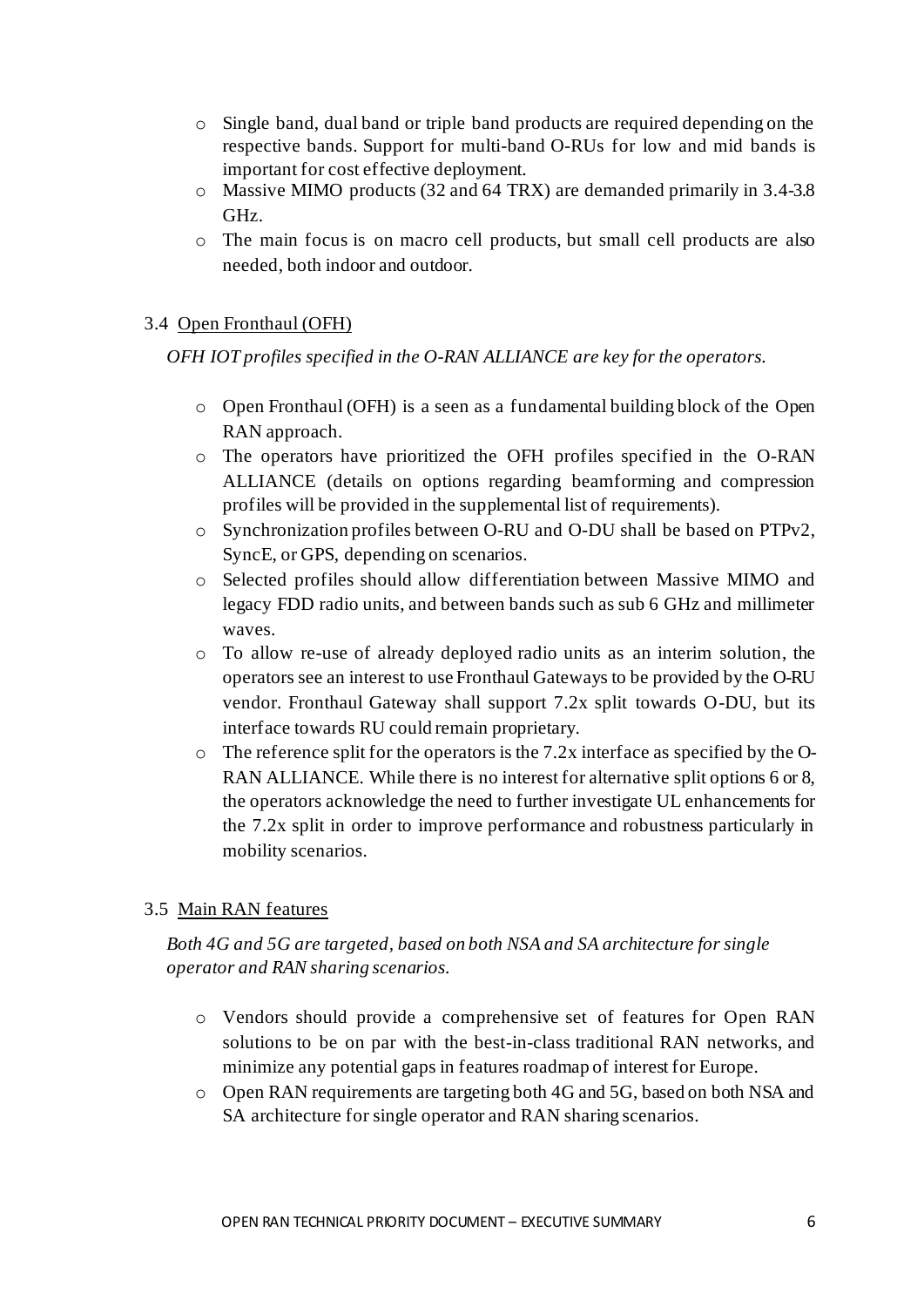- o RAN features should support high performance in terms of user throughput, capacity and latency, with advanced MIMO and modulation schemes, and efficient spectrum management through band aggregation and support of DSS.
- o Ubiquity of service should rely on software features to improve network coverage and mobility, including Massive MIMO.
- o While eMBB is the prime service targeted, support of voice services and legacy IoT services such as NB-IoT and LTE-M is also requested.
- o QoS shall be ensured through features to efficiently manage resources, such as admission control, load balancing, and network slicing.

#### 3.6 RAN Intelligent Controller (RIC)

*The RIC should bring enhancements in terms of intelligence and programmability.*

- o Near-RT and Non-RT RAN Intelligent Controllers are key components to support AI/ML enabled Radio Resource Management applications.
- o AI/ML intelligence is expected to enhance the effectiveness of several SONalike and Advanced RRM use cases, in particular those related to traffic steering, QoS/QoE optimization, RAN slicing and Massive MIMO.
- o Open E2 and A1 interfaces are the baseline requirements to allow multi-vendor RIC deployment from an early phase.
- $\circ$  Internal Open APIs are required for both non and near real-time RIC, to host  $3<sup>rd</sup>$ party rApps and xApps, and to foster the creation of a thriving App "marketplace".
- o Several platform functions in Near-RT RIC (e.g. API management services, xApp Subscription Management, Conflict Mitigation between xApp and Shared Data Layer) are also key features to ease the deployment of a wide range of xApps.

#### 3.7 Automation & SMO

*Vendors shall adopt a unified data and information model (aligned with O-RAN ALLIANCE, 3GPP, ETSI and ONAP) to increase service management efficiency and vendor independent automation.*

- o The Service Management and Orchestration framework is a central RAN domain function to manage and control disaggregated multi-vendor RAN Network Functions (NF).
- o The vision is to avoid vendor specific adoption of proprietary EMS (Element Management System) functions by using a unified modelling approach (promote data models defined in 3GPP, O-RAN ALLIANCE, ETSI & ONAP).
- o The SMO function requires defined Northbound Interfaces e.g., 3GPP, TM Forum Open API, or a defined functional split for OSS systems.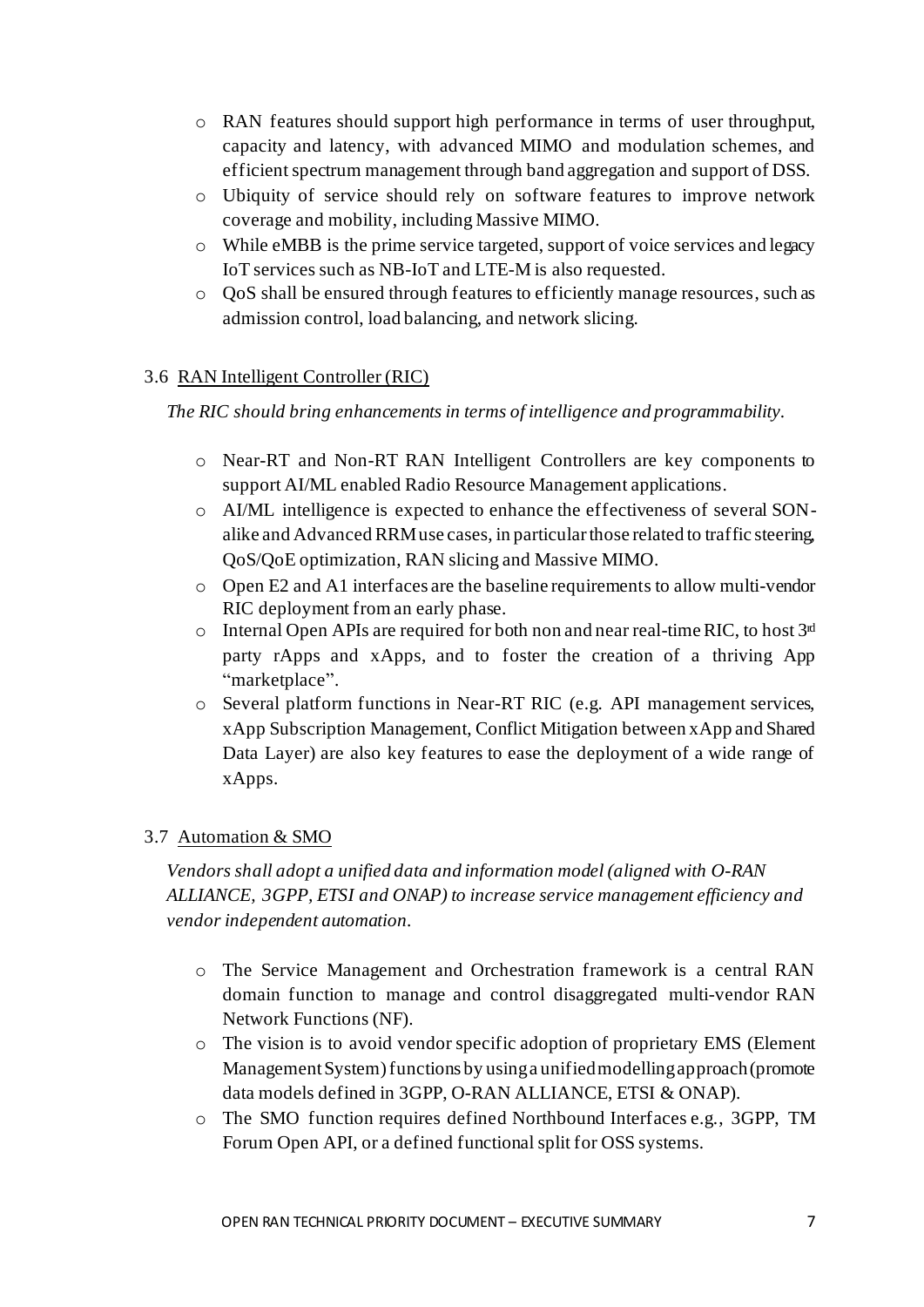- o The SMO platform shall support Southbound Interfaces towards the Network Functions or Controller e.g., O1, O2 and A1.
- o The SMO shall be able to support the management and lifecycle of several deployment scenarios for O-RAN infrastructures e.g., RAN network sharing, K8s workload, …
- o The SMO shall increase the overall automation gains to facilitate network operation by adopting zero-touch deployments (e.g. with CI/CD chains).

#### 3.8 Energy Efficiency

*is a global requirement encompassing various domains of Open RAN (Radio Units, Infra, RIC, …).*

- o Hardware should be the most energy efficient as possible, starting with radio transmitters, but also considering RAN infrastructure, where energy efficiency will be a criterion in the choice of accelerators.
- o Vendors should also implement features to reduce the energy consumption in both networks and devices in low load situations, with more automation brought in particular by RIC modules.

#### 3.9 Security

*is a global priority for the operators requiring strict policies and features across all entities of the Open RAN network, which raises new challenges due to the multiplication of vendor solutions and open interfaces.*

- o This implies reliable security protocols, with certificate based authentication on the Open Fronthaul M-plane interface as the preferred option for management of the Open Fronthaul,IPSec on the midhaul interface, and replay protection and data origin authentication on the E2 interface.
- o Cloud Infrastructure shall provide a secure and reliable platform to host O-RAN applications and to provide strict isolation between functions.
- o The RIC should be able to authenticate Apps as part of the Life Cycle Management process in order to prevent malicious apps from compromising network information and functions.
- o Databases holding data from xApp applications and E2 Nodes shall be securely stored with confidentiality, integrity, availability and authenticity protection.
- o User data security should be ensured through cyphering and integrity protection.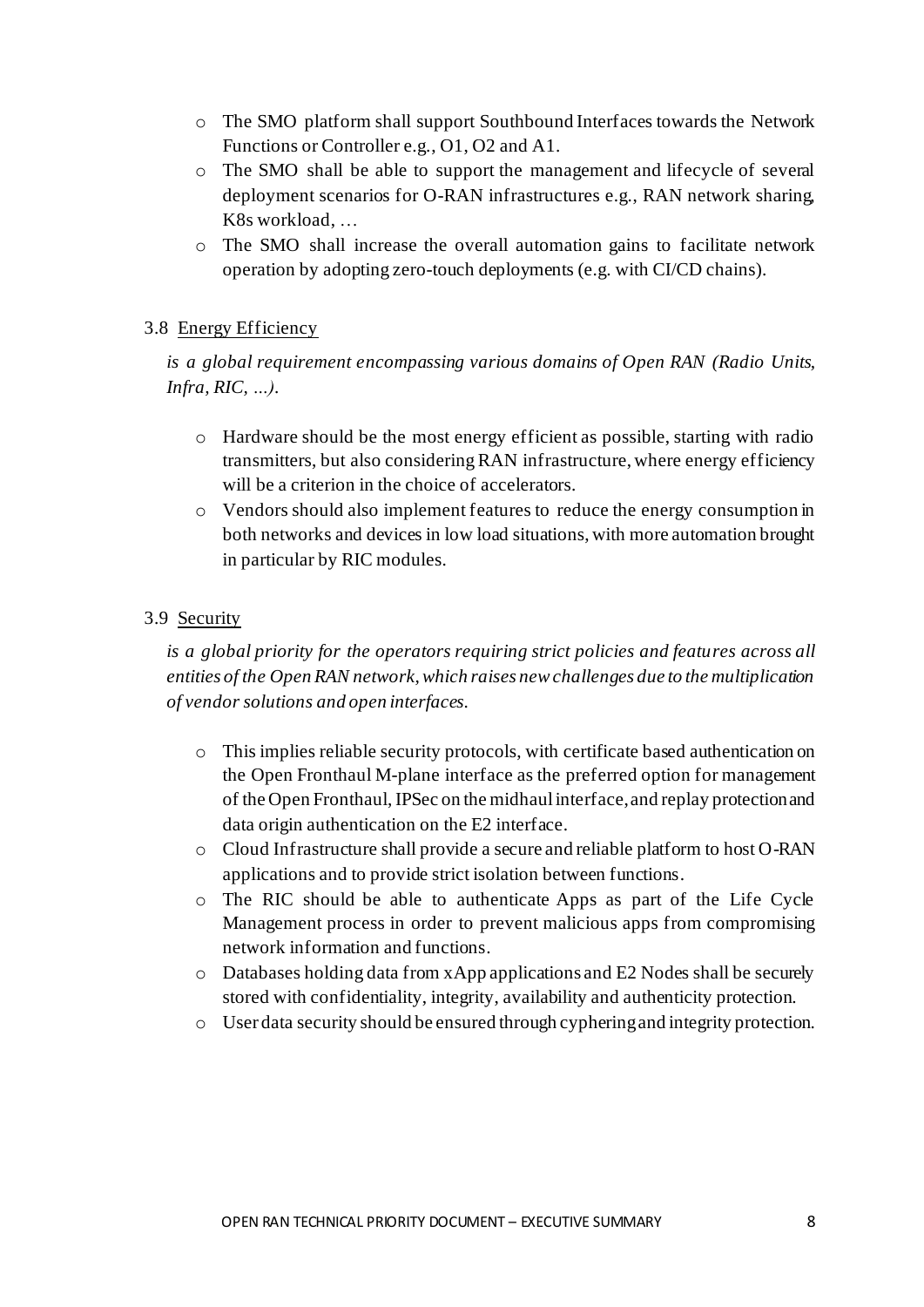#### 3.10 High availability

*is a key requirement to ensure the expected reliability of the operators' networks and services, encompassing various domains of Open RAN.*

- o O-Cloud shall support cloud platform redundancy to ensure high-availability services. Both local and geographical redundancies are targeted.
- o O-CU/O-DU shall support high availability mechanisms on different levels (i.e., pods level, workers level, computes level and networks level). Geographical redundancy is mandatory for O-CU.
- o O-RU shall support high MTBF targets in line with typical 4G/5G deployments.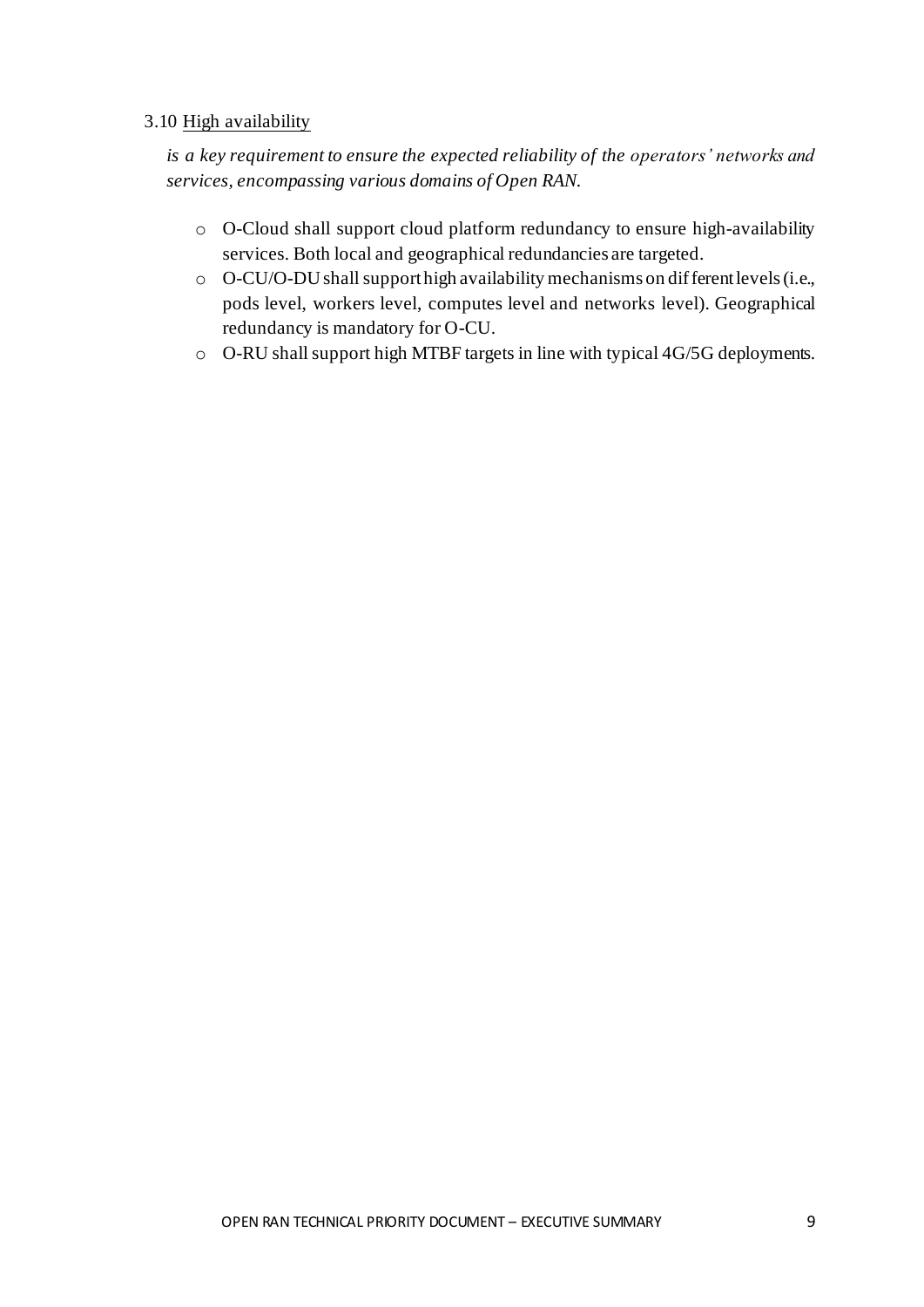## ANNEX ABBREVIATIONS

| 3GPP         | 3rd Generation Partnership Project               |
|--------------|--------------------------------------------------|
| <b>AAL</b>   | <b>Acceleration Abstraction Layer</b>            |
| AAU          | <b>Active Antenna Unit</b>                       |
| AI           | Artificial Intelligence                          |
| API          | <b>Application Programming Interface</b>         |
| <b>ASIC</b>  | <b>Application-Specific Integrated Circuit</b>   |
| CI/CD        | Continuous Integration / Continuous Delivery     |
| <b>CNF</b>   | <b>Containerized Network Function</b>            |
| <b>COTS</b>  | Commercial Off-The-Shelf                         |
| <b>CPU</b>   | <b>Central Processing Unit</b>                   |
| <b>CU</b>    | <b>Centralized Unit</b>                          |
| <b>DAS</b>   | Distributed Antenna System                       |
| <b>DSS</b>   | <b>Dynamic Spectrum Sharing</b>                  |
| DU           | Distributed Unit                                 |
| eASIC        | enhanced Application-Specific Integrated Circuit |
| eMBB         | enhanced Mobile Broadband                        |
| <b>EMS</b>   | <b>Element Management System</b>                 |
| <b>ETSI</b>  | European Telecommunications Standards Institute  |
| <b>FDD</b>   | <b>Frequency Division Duplex</b>                 |
| FH           | Fronthaul                                        |
| <b>FPGA</b>  | Field-Programmable Gate Array                    |
| gNB          | <b>Next generation NodeB</b>                     |
| <b>GPP</b>   | <b>General Purpose Processor</b>                 |
| <b>GPS</b>   | Global Positioning System                        |
| <b>GPU</b>   | <b>Graphics Processing Unit</b>                  |
| HW           | Hardware                                         |
| IoT          | Internet of Things                               |
| <b>IOT</b>   | <b>Inter-Operability Testing</b>                 |
| <b>IPSec</b> | <b>Internet Protocol Security</b>                |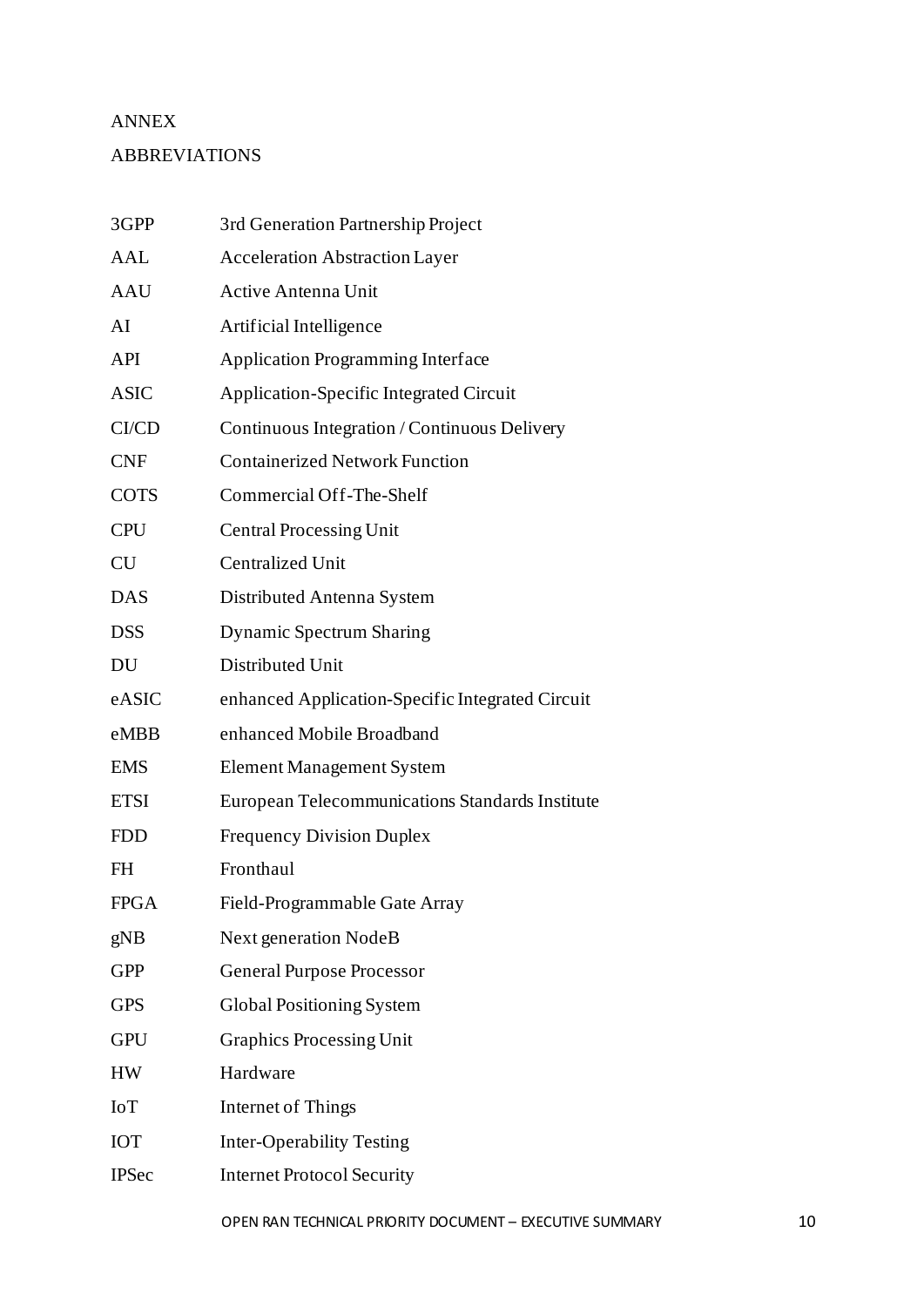| K8s          | Kubernetes                                  |
|--------------|---------------------------------------------|
| LTE-M        | Long Term Evolution for Machines            |
| MIMO         | Multiple Input Multiple Output              |
| ML           | <b>Machine Learning</b>                     |
| <b>MOCN</b>  | Multi-Operator Core Network                 |
| <b>MORAN</b> | Multi-Operator Radio Access Network         |
| MoU          | Memorandum of Understanding                 |
| M-Plane      | <b>Management Plane</b>                     |
| MTBF         | <b>Mean Time Between Failures</b>           |
| NB-IoT       | Narrow Band Internet of Things              |
| Near-RT      | Near-Real-Time                              |
| NF           | <b>Network Function</b>                     |
| Non-RT       | Non-Real-Time                               |
| <b>NSA</b>   | Non-Stand Alone                             |
| O-Cloud      | Open Cloud                                  |
| O-CU         | <b>Open Centralized Unit</b>                |
| O-DU         | <b>Open Distributed Unit</b>                |
| OFH          | Open Fronthaul                              |
| <b>ONAP</b>  | <b>Open Network Automation Platform</b>     |
| <b>O-RAN</b> | Open Radio Access Network                   |
| OSS          | <b>Operations Support Systems</b>           |
| PTP          | <b>Precision Time Protocol</b>              |
| QoE          | <b>Quality of Experience</b>                |
| QoS          | <b>Quality of Service</b>                   |
| <b>RAN</b>   | <b>Radio Access Network</b>                 |
| rApp         | non-real-time intelligence Application      |
| RIC          | Radio Access Network Intelligent Controller |
| <b>RRM</b>   | Radio Resource Management                   |
| RRU          | <b>Remote Radio Unit</b>                    |
| RU           | Radio Unit                                  |
| SA           | <b>Stand Alone</b>                          |
| SMO          | Service Management and Orchestration        |